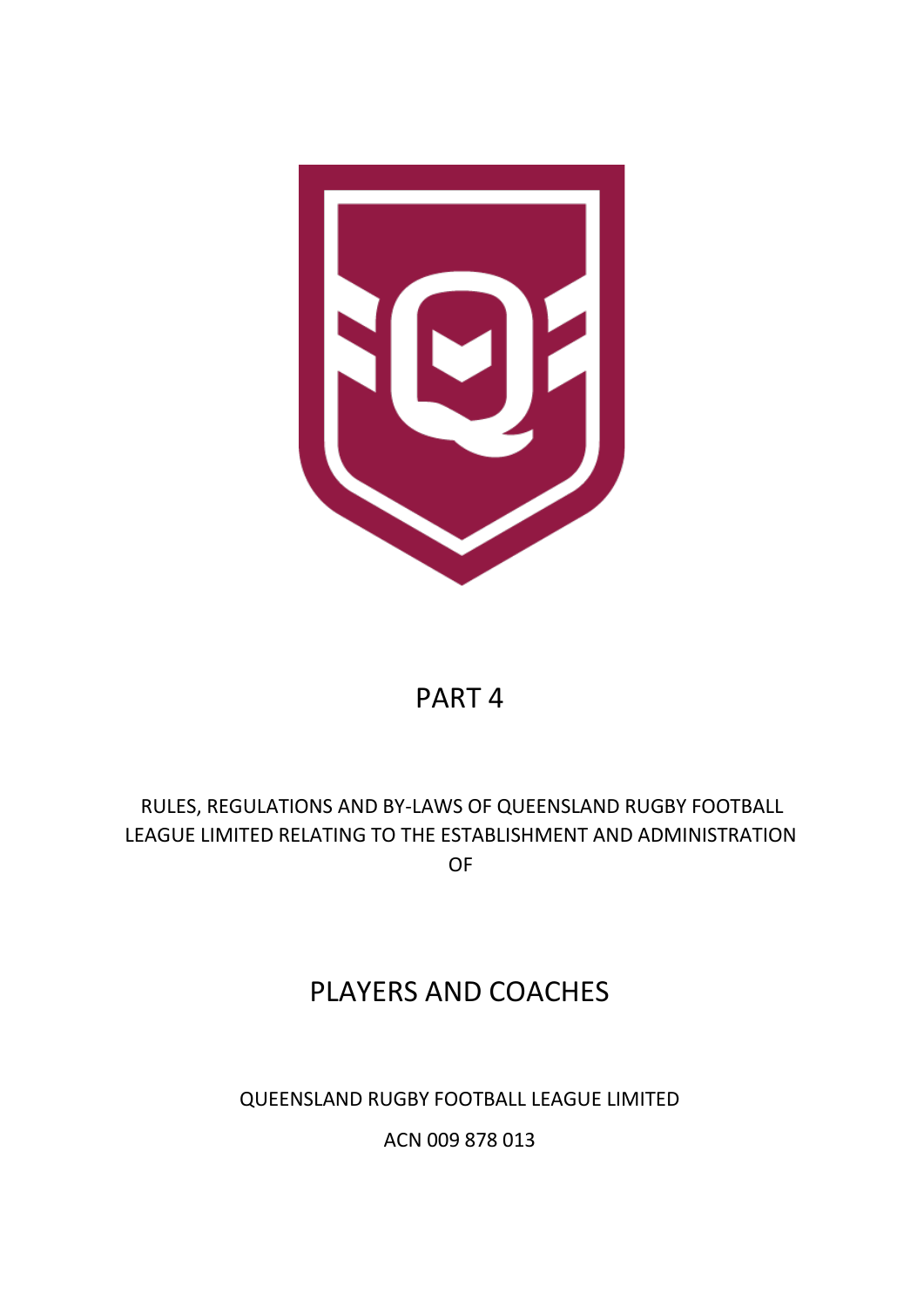

# Contents

| 4.1 |         |                                                                                 |
|-----|---------|---------------------------------------------------------------------------------|
|     | 4.1.1   |                                                                                 |
|     | 4.1.2   |                                                                                 |
|     | 4.1.3   |                                                                                 |
|     | 4.1.4   |                                                                                 |
|     | 4.1.4.1 |                                                                                 |
|     | 4.1.5   |                                                                                 |
|     | 4.1.6   |                                                                                 |
|     | 4.1.7   |                                                                                 |
|     | 4.1.8   |                                                                                 |
|     | 4.1.9   |                                                                                 |
|     | 4.1.10  |                                                                                 |
|     | 4.1.11  |                                                                                 |
|     | 4.1.12  |                                                                                 |
|     | 4.1.13  |                                                                                 |
|     | 4.1.14  |                                                                                 |
|     | 4.1.15  |                                                                                 |
|     | 4.1.16  |                                                                                 |
|     | 4.1.17  |                                                                                 |
| 4.2 |         |                                                                                 |
|     | 4.2.1   |                                                                                 |
|     | 4.2.2   |                                                                                 |
|     | 4.2.3   | REFUSAL OF COACH REGISTRATION (including Sports Trainers, LeagueSafe, Assistant |
|     |         |                                                                                 |
|     | 4.2.5   |                                                                                 |
| 4.3 |         |                                                                                 |
| 4.4 |         |                                                                                 |

Without limiting the application of the NRL Code of Conduct, all Persons interested, involved or concerned in Rugby League within a Region (including spectators and the public generally) shall be subject to the jurisdiction of the relevant Region in which their interest, involvement or concern is to be found.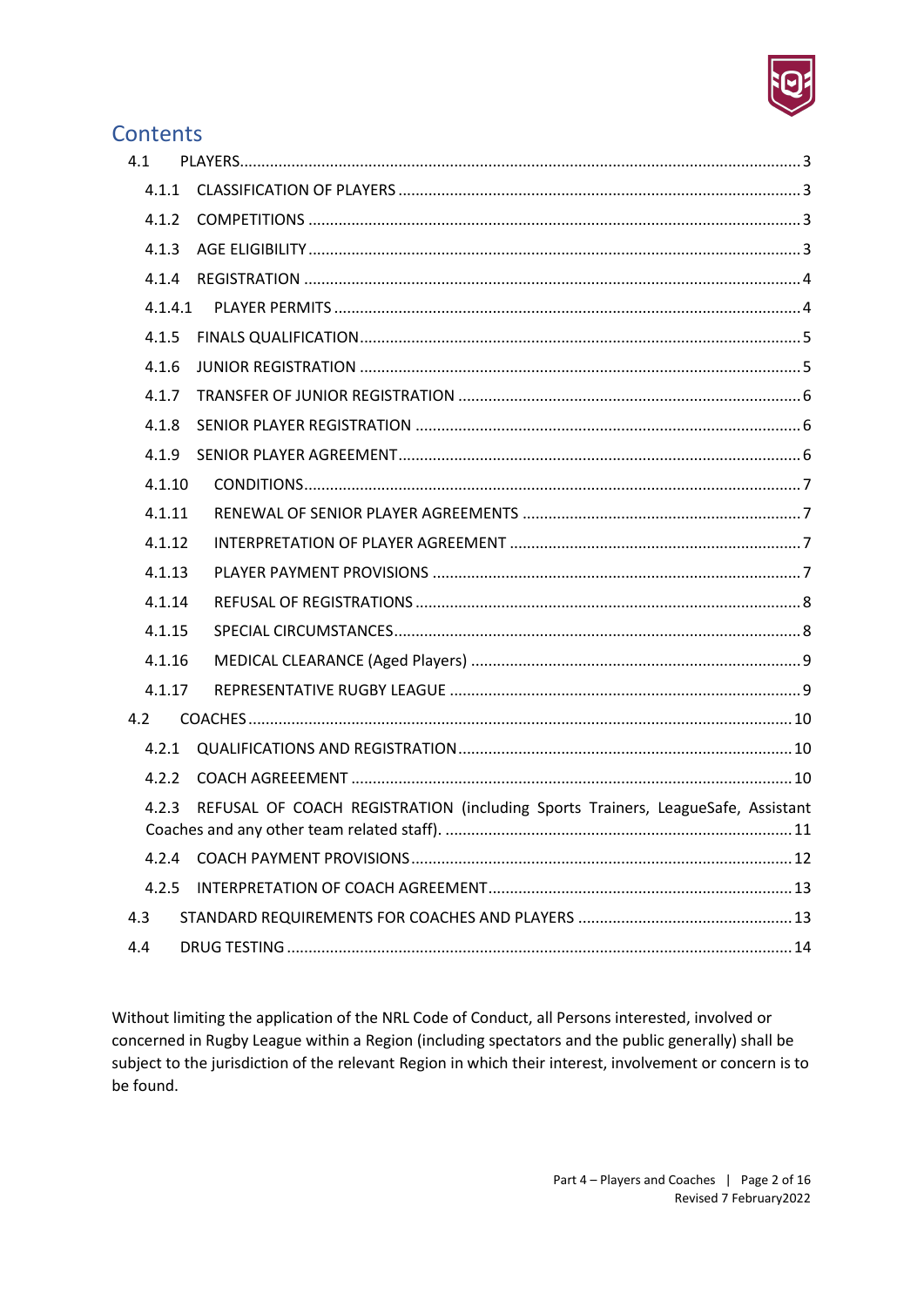

# <span id="page-2-0"></span>4.1 PLAYERS

## <span id="page-2-1"></span>4.1.1 CLASSIFICATION OF PLAYERS

In each Football Year, players will be classified as Junior players or Senior players.

### <span id="page-2-2"></span>4.1.2 COMPETITIONS

Competitions will be classified in each Region in accordance with the decision of the Board of Delegates from time to time as Junior grade and Senior grade.

- a) Unless otherwise determined a Junior grade covers under six (6) years to under eighteen (18) years competitions inclusive.
- b) A Senior grade covers under nineteen (19) years and above competitions.

It is acknowledged that across Leagues under eighteen (18) competitions may be administered by Senior Local Leagues. For the purpose of these Rules any participation in this grade is considered a Junior competition.

#### <span id="page-2-3"></span>4.1.3 AGE ELIGIBILITY

A Junior player who will turning the age of five (5) in the calendar year, in the current year of competition, that player may with the written consent his or her Parent or Primary Care Provider, register in any under six (6) age group competition.

A Junior Player is a player who has not attained the age of eighteen (18) years and is not otherwise entitled to register under these Rules as a Senior Player.

Any entitlement for a player who has attained the age of 17 years to register as a Senior Player is subject to the following consents, unless they qualify for exemption via rule 4.1.3 (c). Exemption must be obtained at the time of registration and prior to participating in a Senior Competition:

A Junior player is only permitted to register in QRL sanctioned competitions (including Senior Competitions and trial matches) as a Senior Player once the following have been obtained;

- a) Confirmation by the Club that the Junior Player hasfulfilled all commitments or is not required to fulfil prior commitments to their Junior Grade competitions,
- b) Written consent to the registration by the Coach, Regional Manager and Parents or Primary Car Provider.
- c) Where a Junior player has attained the age of seventeen (17) years (prior to one (1) July, that player may with the consent of the Club and his or her Parent or Primary Care Provider, register and play in any Senior grade competition in that year not withstanding there is no under eighteen (18) competition in that league.

A Senior player is a player who is eligible to complete the standard Senior registration requirements and play in any Senior grade competition.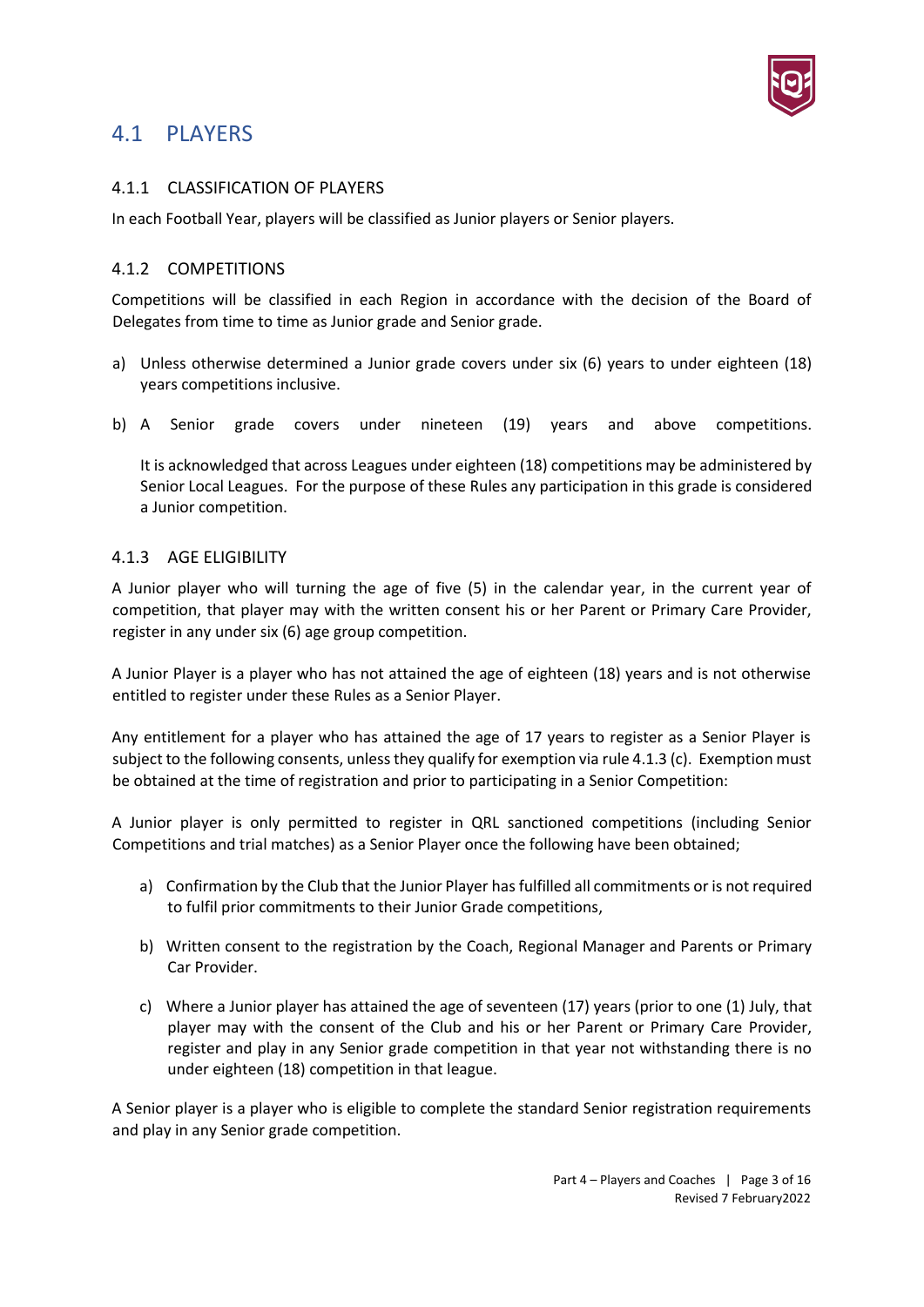

For the purpose of determining the eligibility of players to play in Junior and Senior grades in a Football Year, the age of the player as at first (1) of January of any given year, shall be the determining factor.

Examples include;

A player that is turning fourteen (14) during any calendar year where there is a fifteen (15) group is eligible to play in any under fourteen (14) or under fifteen (15) Junior competitions but not sixteen (16) age group.

A player that is turning fourteen (14) during any calendar year where there is no under fifteen (15) age group is eligible to play in any under fourteen (14) age group competition.

A player that **has turned fourteen** (14) in the calendar year where there is no under fifteen (15) age group is eligible to play in any under sixteen (16) age group competition.

A player turning sixteen (16) during any calendar year is eligible to play in any under sixteen (16) or eighteen (18) Junior competitions providing there is no seventeen (17) age group.

For eligibility outside these guidelines approval can be sought from the Region Manager.

Where a Junior player plays Junior grade and Senior grade in a Football Year the player must fulfil the appropriate Junior and/or Senior grades finals qualifying Rules of the Region and/or the Local League to play in the finals.

Players in competitions offering participation across all junior age groups may be eligible to apply for an 18 Month Registration Window following the prescribed process established by the Local League or Region.

Players in competitions offering participation in every second age group (e.g. U/6, U/8, U/10, U/12) may be eligible to apply for a 15 Month Registration Window following the prescribed process established by the Local League or Region.

# <span id="page-3-0"></span>4.1.4 REGISTRATION

Subject to the following provisions of this Part 4, a Club shall be able to deal with registration of players (both Junior and Senior players) by way of Online Registration or by any other form that is approved by the QRL.

### <span id="page-3-1"></span>4.1.4.1 PLAYER PERMITS

Players requesting a Permit to play across multiple competitions in Queensland must seek the following approvals:

- a) Obtain approval to permit to another Club from their 'Primary Club' and 'Primary League.'
- b) Obtain approval to permit with the 'Secondary League.' That is, the League responsible for the competition in which the player desires to play.

Note that for State-wide Competitions, 'Secondary League' approval is provided at the discretion of the QRL State-wide Competition Manager.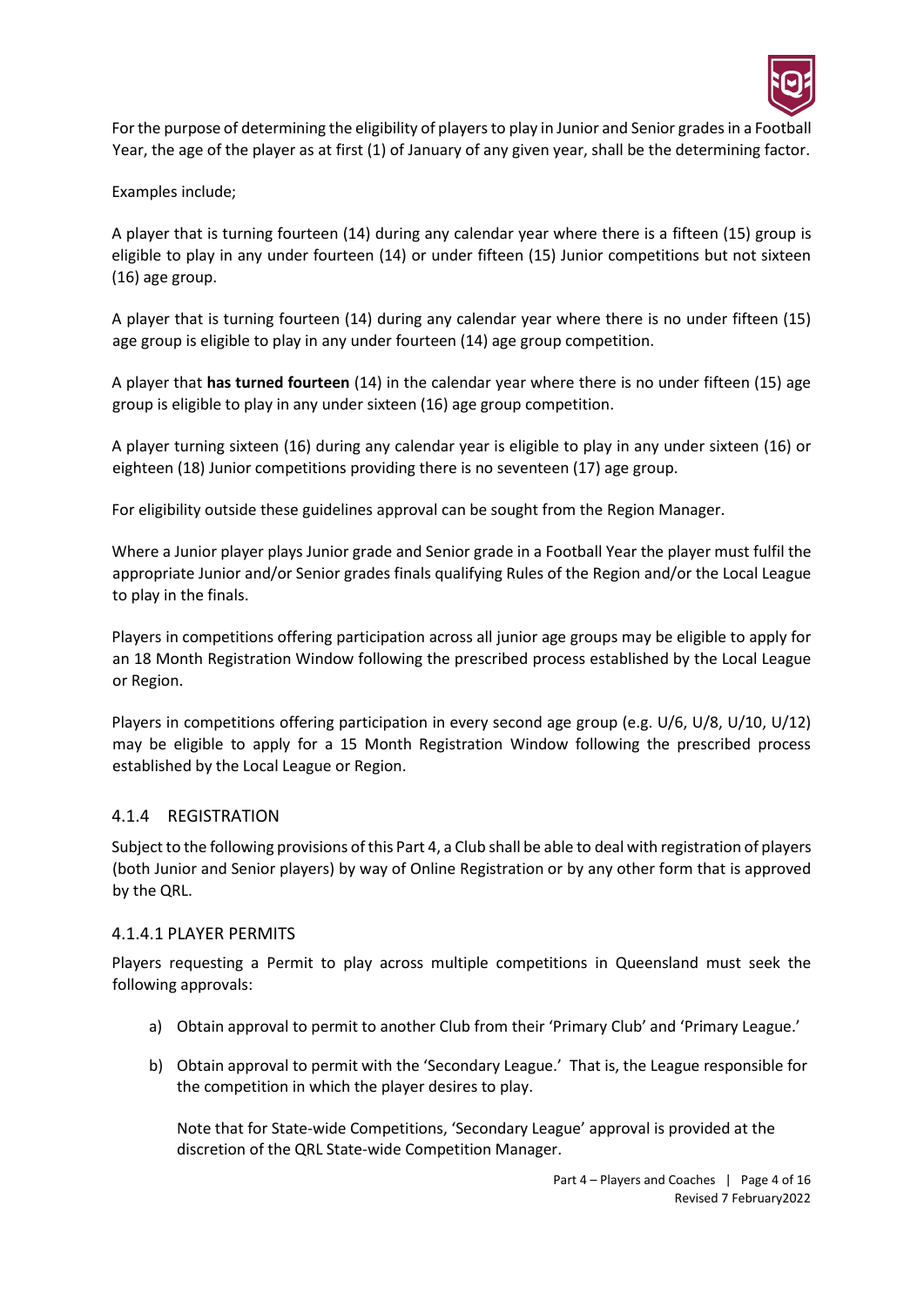

Players that are approved for a permit must meet the minimum requirement for Finals Qualification as prescribed in the relevant Local League Rules or State-wide Competition Manual prior to participating in either any Finals Series.

All permit requests and approvals are administered through the My Sideline Database and are at the sole discretion of the 'Primary Club', 'Primary League' and 'Secondary League' with no appeal process available via QRL.

## <span id="page-4-0"></span>4.1.5 FINALS QUALIFICATION

A player that is primary registered to a Major Competitions Club is eligible to participate in finals series matches of a local competition, provided they have participated in at least 1 game previously in the current season and contingent on the Major Competition team for which they have played most matches in the relevant season still being active in the competition. Once the team becomes inactive in the Major Competition the player must have played the required number of games prescribed in the local league by-laws to participate in finals matches. Once a player has played a finals match he/she is deemed eligible for that finals series.

## <span id="page-4-1"></span>4.1.6 JUNIOR REGISTRATION

Junior player who is eligible or exempt and desires to play in a Senior grade will, prior to his or her participation, complete and sign a Senior Player Registration which must contain the signed consent of the player's Parent or Sole Primary Care Provider.

Any player who has not attained the age of eighteen (18) years shall complete the necessary registration process approved by the QRL and applied by the relevant Administration Unit.

When a Junior player:

- a) initially registers to play with a Club; or
- b) transfers from one Club to another Club; or
- c) has not registered with a Club for an entire season or was not registered with a QRL Registered Club for the preceding season; or
- d) changes his or her name;
- e) changes his or her Primary Care Provider

he or she must complete the registration process approved by the QRL including his or her Parent or Primary Care Provider's consent to play in Junior grade matches and/or Senior grade matches if applicable and produce evidence of date of birth.

A junior player's Parent or Primary Care Provider who consented to the most recent registration or who can provide evidence that he or she is the player's Primary Care Provider or Parent may terminate the registration of the player. Where a dispute has arisen between Parents or Primary Care Providers relating to the Players registration, then the relevant Region Manager may cause the registration application to be terminated. Alternatively, the Region Manager may require both Primary Care Providers or Parents to consent to a modified form of registration.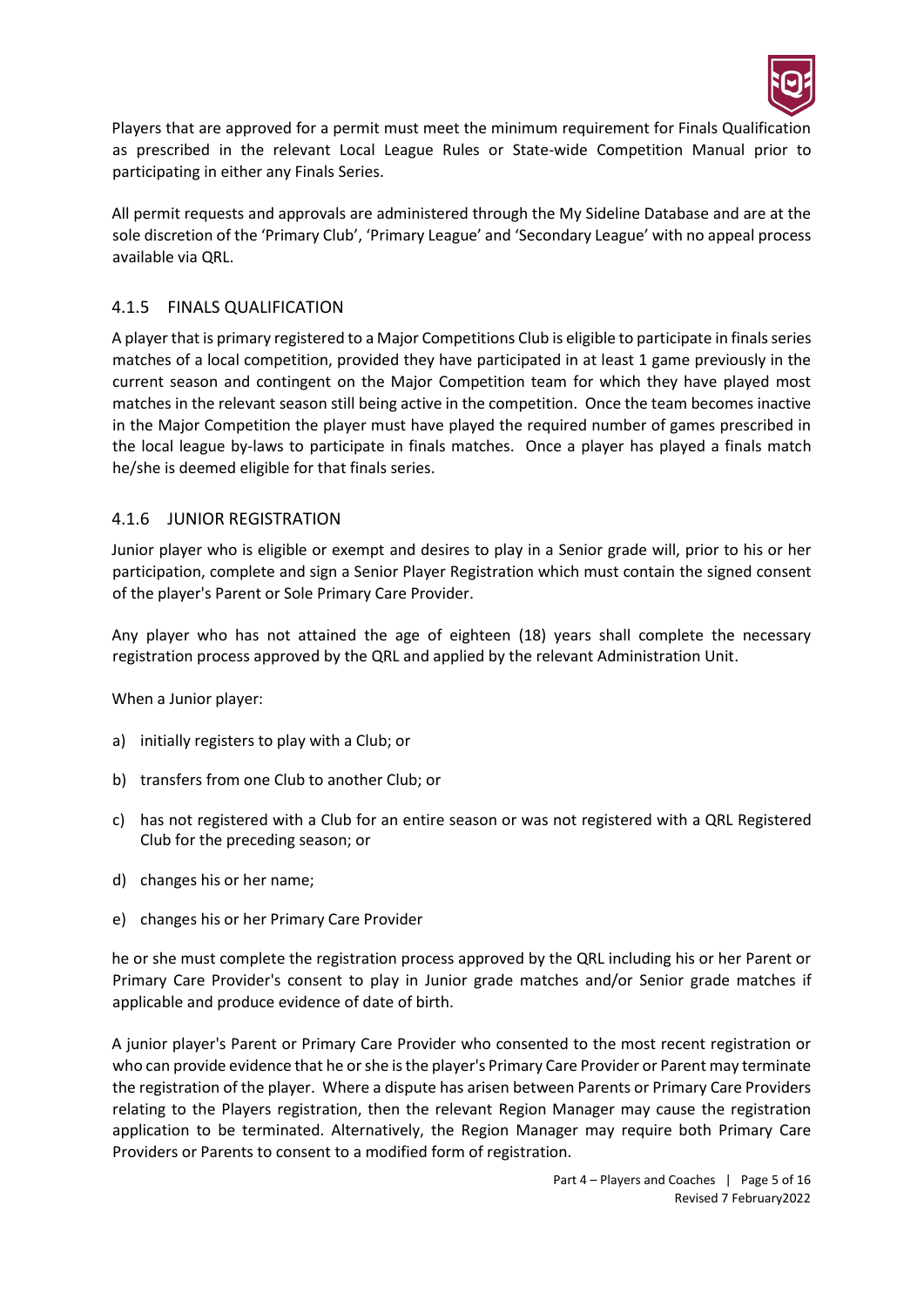

Where an eligible Junior player desires to play in a Junior grade from under seventeen (17) years and above for a team which is controlled by a Senior Rugby League Football Club, the Junior player must register to play via a process approved by the QRL.

Where an eligible Junior player desires to play in a Senior grade, the Junior player shall be required to register to play via a process approved by the QRL.

# <span id="page-5-0"></span>4.1.7 TRANSFER OF JUNIOR REGISTRATION

In any Football Year, a Club participating in a QRL Competition shall not register more than five (5) Junior players in any one Junior age group or Senior grade who in the preceding Football Year were registered to play rugby league with another QRL affiliated Club. Of these five (5) Junior players, no more than two (2) shall be from any one (1) Junior Rugby League Football Club.

For players aged 16-18, a Junior Representative player as defined in these rules is a player who has participated in a QRL performance program delivered by an ISC Club or equivalent. These players shall not be eligible to apply for a transfer of registration in the Football season following the participation as a Junior Representative player.

Rules relating to the transfer of Junior registration for players aged 13-15 must be defined in the accepted rules of the relevant Local League.

Administration of these rules is at the discretion of the Local League via a competitions committee with no avenue for appeal via the relevant Region.

# <span id="page-5-1"></span>4.1.8 SENIOR PLAYER REGISTRATION

All Senior players shall complete the registration process as approved by the QRL and administered by the relevant Administration Unit for each Football Year in which the player desires to play. QRL existing Player Agreements made before the adoption of these Part 4 Rules shall not be affected by these Rules.

### <span id="page-5-2"></span>4.1.9 SENIOR PLAYER AGREEMENT

All other terms and conditions negotiated between a Club or Local League and a Senior player covering any form of payment or some other inducement must be reduced to writing and included as an annexure to the completed and signed:

- a) State-Wide Competitions Player Agreement; or
- b) Local League Player Agreement before it will be recognised by the QRL.

All players receiving any form of payment or some other inducement that are in breach of their player agreement must be noted on the national database as a defaulter prior to October 31.

All teams, Clubs, Local Leagues or Regions that are party to a Player Agreement must adhere to and comply with the provisions of these Rules.

By entering into a Player Agreement, the player acknowledges and agrees to adhere to and comply with provisions of these Rules.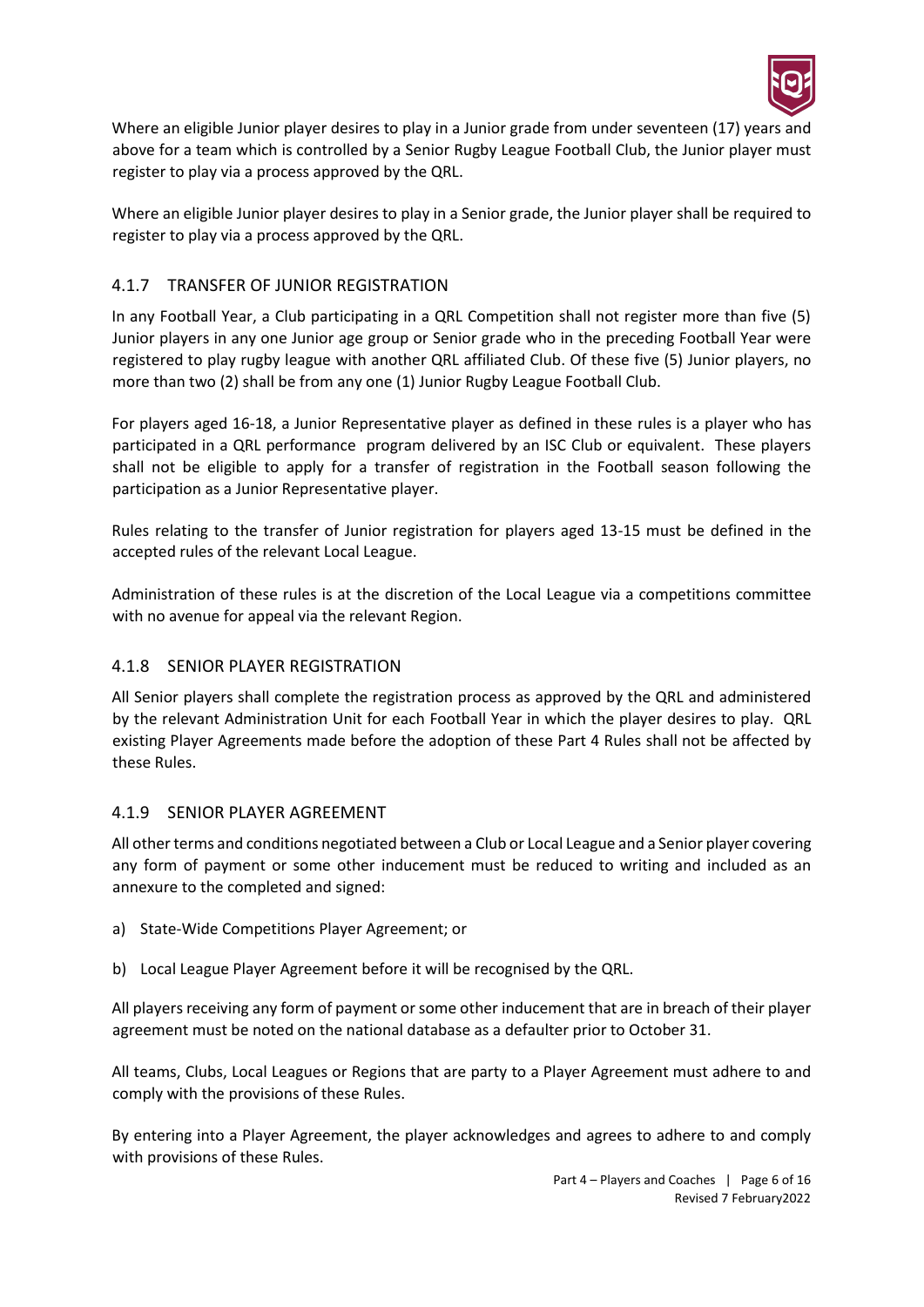

If there is a discrepancy between the player and the club who are party to any Player Agreement, such dispute must be referred to the Region Manager in accordance with the provisions defined by Clause 4.1.12 of these Rules.

The QRL and its Administration Units accept no responsibility for the improper implementation or supervision of these Rules (other than in the case of fraud or gross negligence).

## <span id="page-6-0"></span>4.1.10 CONDITIONS

A player is entitled to enter into a Player Agreement with any Club, Local League or Region for a minimum period of one (1) Football Year, providing the player does not have an existing Player Agreement or existing player registration or has failed to fulfil any financial obligations to any Club, Local League or Region.

## <span id="page-6-1"></span>4.1.11 RENEWAL OF SENIOR PLAYER AGREEMENTS

The Player Agreement may contain an option or options for the renewal of the Player Agreement by the Club or Local League, if it has been agreed upon with the player, provided that:-

- a) the conditions of the option/s are laid down clearly; and
- b) the original term of any Player Agreement will be for a minimum period of one (1) Football Year.

## <span id="page-6-2"></span>4.1.12 INTERPRETATION OF PLAYER AGREEMENT

All Player Agreements will be considered binding for the period unless this agreement is breached by either the Club or the player.

All differences between a Club (other than a Club involved in the State-Wide Competition) or Local League and the player with regard to any condition of any Player Agreement will be interpreted by the Region Manager. The Region Manager will request the applicable signed copies of the Player Agreement and determine any interpretation on this basis, with advice accordingly of his or her decision to both parties. This decision by a Region Manager in turn will be subject to a right of appeal to the QRL if the QRL agrees, at its absolute discretion, to entertain such an appeal.

### <span id="page-6-4"></span><span id="page-6-3"></span>4.1.13 PLAYER PAYMENT PROVISIONS

- a) All monies payable to or on behalf of a player for a Football Year in which he or she participates under a Player Agreement, must be paid by thirty-one (31) December following that Football Year unless a later date is agreed to, in writing, by all parties in that Agreement.
- <span id="page-6-5"></span>b) The total of all monies payable under [a\)](#page-6-4) of this Rule must be included in the audited Profit and Loss Statement of the Club or the Local League for that Financial Year operation.
- c) If there is a dispute between the Player and the Club or the Local League as to monies payable, the Player must be paid all monies other than those in dispute which shall be treated as outlined i[n a\)](#page-6-4) [& b\)](#page-6-5) of this Rule.
- d) Where a player has not been paid all monies owing by a Club or a Local League as outlined in this Rule 4.1.12 and that player has an Agreement with the Club or the Local League for the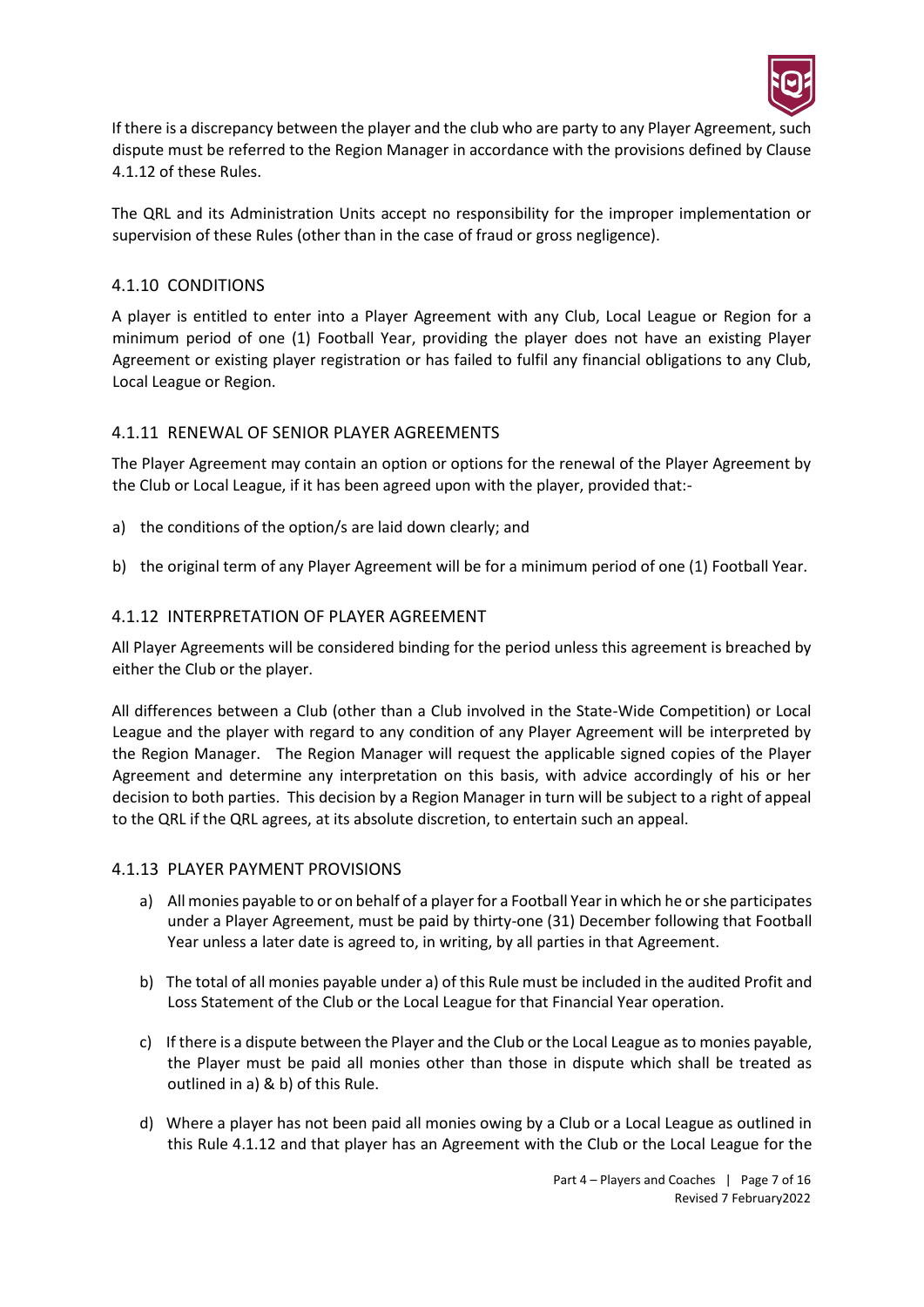

following Football Year, this Agreement may be terminated by the player notifying the Club or the Local League in writing of his or her decision to terminate the Agreement by fifteenth (15) January of the following Football Year.

- e) In the event of termination by the player in the manner set out above, the player will be at liberty to recover money owing under the Agreement and/or seek damages for breach of contract through the appropriate legal process.
- f) If a Club or a Local League is in default under this Rule, the QRL, the Region or the Local League may refuse to accept an affiliation agreement from the Club or the Local League and/or may preclude the Club or the Local League from participating in a competition under the control of the QRL, the Region or the Local League.

### <span id="page-7-0"></span>4.1.14 REFUSAL OF REGISTRATIONS

- a) Any player lodging his/her Junior or Senior Player registration online or who has completed and signed a Player Agreement with a Team, Club or Local League whilst he/she has a current Player registration or a Player Agreement with any other Team, Club or Local League will be in breach of these rules and the latter Player registration or the latter Player Agreement will be null and void. If there is any dispute as to the time of registration/execution of the foregoing details, the Region Manager shall make an appropriate ruling as to which is the latter and such decision will be final and binding.
- b) An exemption to this Rule may be approved by the relevant Region where the Manager (or Competitions Manager in the case of the State-Wide Competitions) considers in his or her absolute discretion that the player's circumstances comply with the QRL's policy on dual registration as circulated in writing from time to time.
- c) A Junior player who is eligible or exempt and desires to play in a Senior grade will, prior to his or her participation, complete and sign a Senior Player Registration which must contain the signed consent of the player's Parent or Sole Primary Care Provider.
- d) If a player is under eighteen (18) years of age at the date of signing the Player Agreement the Player's Parent or Sole Primary Care Provider shall also sign the Player Agreement.

### <span id="page-7-1"></span>4.1.15 SPECIAL CIRCUMSTANCES

The QRL and Local Leagues specifically reserve the right to a) refuse to register any Player b) cancel any existing registration (whether Junior or Senior) where any one or more of the following circumstances apply:-

- a) the player has failed to complete all compulsory fields in the Player Registration procedure;
- b) the player has been suspended from playing in a competition under the administration of the QRL for a period of not less than twelve (12) months;
- c) the player is currently serving a suspension or has been refused registration from within rugby league or a recognised governing body of any other sport;
- d) the player has been suspended from playing in a competition for a period of more than eight (8) weeks on more than two (2) occasions in any three (3) consecutive Football Years;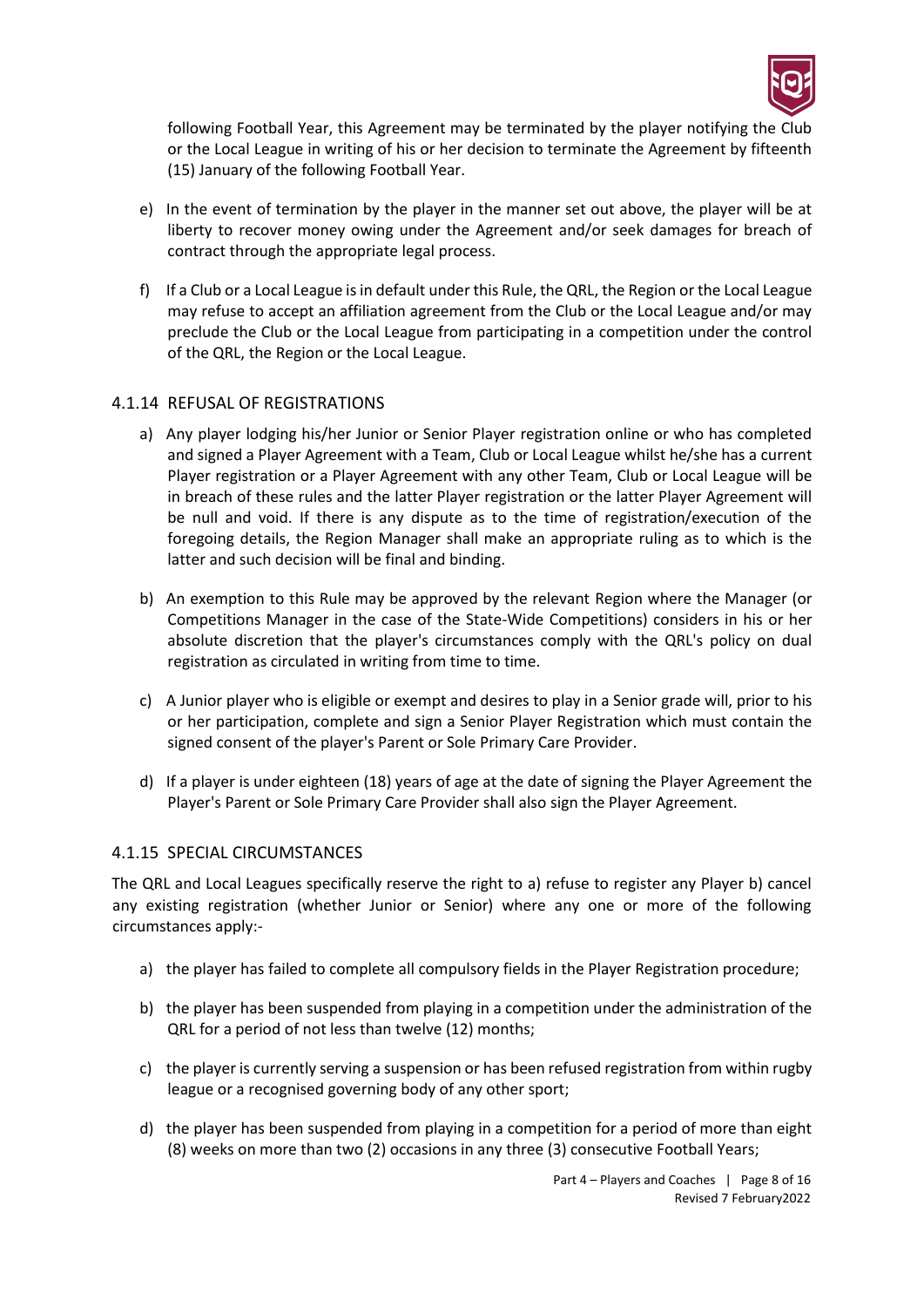

- e) the player's Parent, Primary Care Provider or other family members are sanctioned for breaching the NRL Code of Conduct or any endorsed positive behaviour program;
- f) the player has struck a Referee or any other Official either on or off the field of play;
- g) the player has been convicted of and Anti-Doping Rule Violation under the NRL anti-doping rules; or
- h) the player has been convicted of a criminal offence punishable at law to a period of imprisonment of more than twelve (12) months.
- i) any player that has been charged with a criminal offence can be refused registration until the outcome of his/her charges has been finalised
- j) the player has committed a material breach of the QRL Rules and / or QRL Code of Conduct
- k) the player has not completed the necessary process for initiating a clearance or release from a previous Club, including international clearance requirements.
- l) the player, at the sole discretion of the QRL, is deemed to not adhere to the beliefs of the QRL

Any decision to refuse to register a player pursuant to the provisions of this Rule shall be reviewable as a disciplinary matter under Part 5 of these Rules.

#### <span id="page-8-0"></span>4.1.16 MEDICAL CLEARANCE (Aged Players)

A Person who is reaching the age of forty (40) years or is at the age of 40 in that Football Year and desires to participate in a Game under these Rules must provide to the relevant Registration Unit a certificate or report prior to participating in any Game, training session or carnival.

The certificate or report must be issued by a Medical Practitioner registered in Queensland stating

- a) that the Person is medically fit to participate in Rugby League; and
- b) such other qualifications, terms and conditions as may be required by the QRL's insurance provider as part of the registration process

#### <span id="page-8-1"></span>4.1.17 REPRESENTATIVE RUGBY LEAGUE

- a) If a player is called up or selected to play with any Australian, Queensland, Region, Local League, Representative or State-wide Competition team, the player's services will be lent temporarily by the Club to the NRL, QRL or the Administration Unit using the player registration system approved by the QRL.
- b) If the player's name is included in the official list of representative players selected to train or play, this will be sufficient notice to the player, team, Club or Local League concerned that the player's services are needed.
- c) If any player, after being selected or called up to train or play with any Australian, Queensland, Region, Local League, Representative or Trial Football team, refuses without just cause acceptable to the QRL or the Administration Unit as defined by these Rules, he or she will be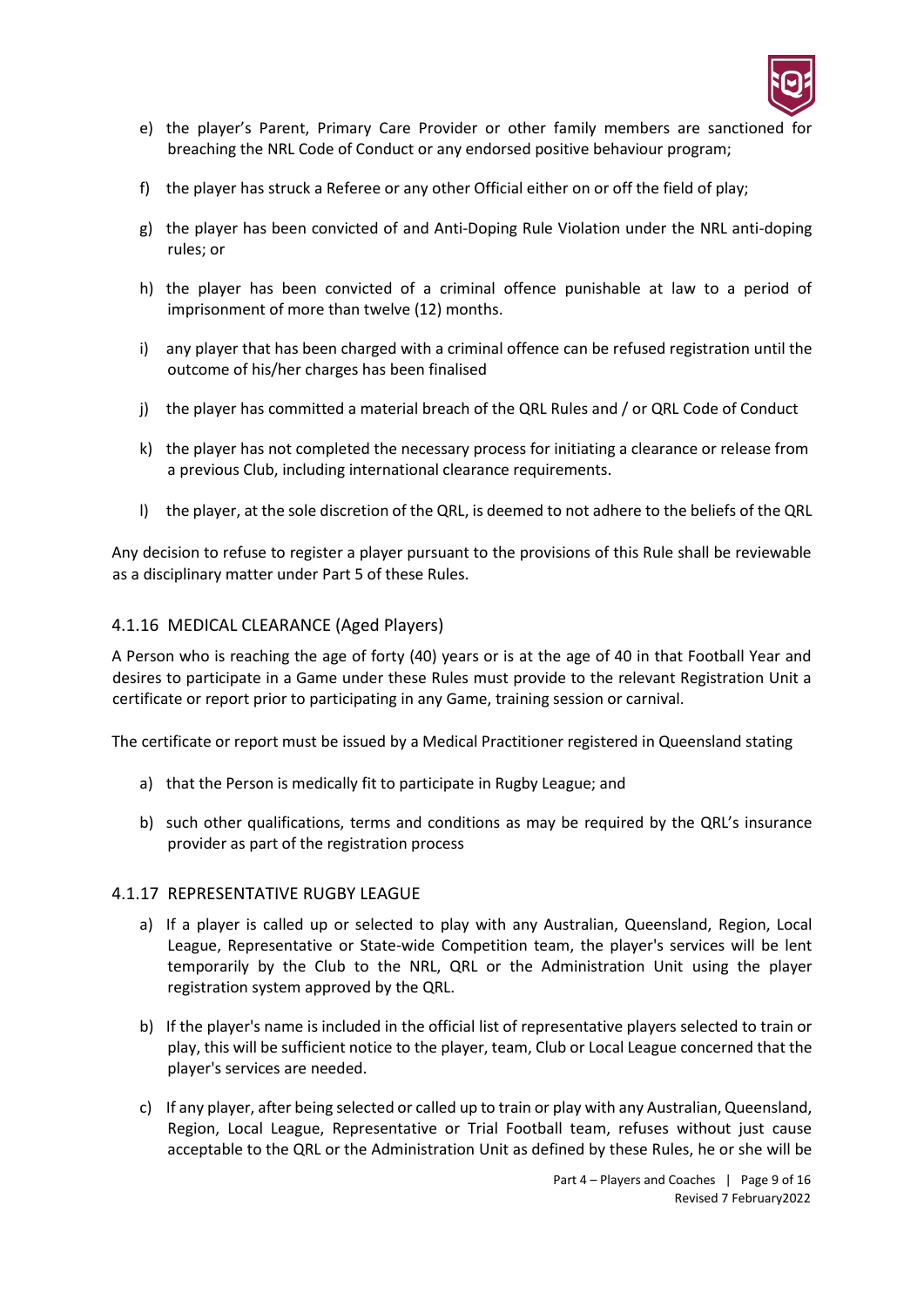

suspended immediately for two (2) competition matches for his or her Club and he or she may be further suspended, fined, disqualified or dealt with by the QRL or the Administration Unit.

# <span id="page-9-0"></span>4.2 COACHES

# <span id="page-9-1"></span>4.2.1 QUALIFICATIONS AND REGISTRATION

A person appointed by a Club to any coaching position with a team/s in that club must at the time of appointment hold a current minimum NRL Coach Accreditation Certificate for that applicable age /grade.

Where, at the time of appointment, the person appointed does not hold an Accreditation Certificate then they must, prior to being permitted by the club to actively supervise any coaching sessions:

- a) register via the approved registration platform as a volunteer coach;
- b) complete the age appropriate online learning modules via the approved platform;
- c) register and pay for the relevant face to face coaching course as required and prior to June 30;
- d) attend and successfully participate in a face to face component of the relevant coaching course within that Football Year.

#### **(No team is to participate in trial games, competition fixtures or training without a coach identified on the National Database and compliant with the above.)**

An NRL Coach Accreditation Certificate must be lodged with the club to confirm completion of the online modules noting that an exception to the above timeframes can be provided at the discretion of the relevant Region Manager.

A person appointed by a club to any coaching position must complete or maintain current accreditation requirements in each Football Year. Failure to complete or maintain current accreditation will result in automatic withdrawal of appointment to the coaching position and the QRL insurance cover will lapse.

### <span id="page-9-2"></span>4.2.2 COACH AGREEEMENT

All other terms and conditions negotiated between a Club or Local League and a Coach covering any form of payment or some other inducement must be reduced to writing and included as an annexure to the completed and signed as a senior Coach Agreement before it will be recognised by the QRL.

Failure to comply with the above provisions of this clause by **thirty (30) September** in a Football Year in which the coach participated, will result in those separate terms and conditions being excluded from any interpretation or enforcement by the QRL.

Such agreement will be in the approved format published by the QRL and amended from time to time or in any other format which is acceptable to both the coach and the club, and this is duly executed by both parties.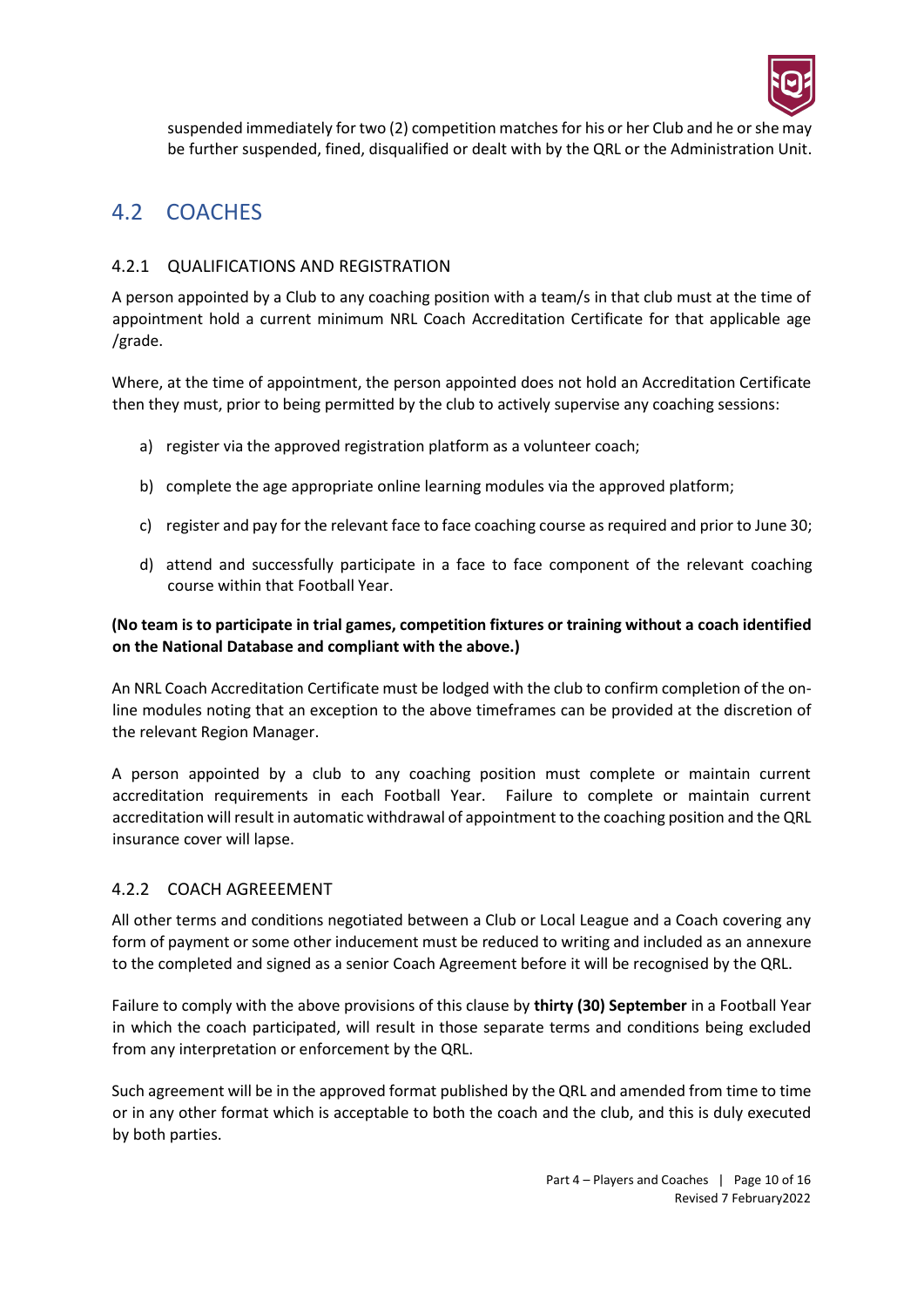

All teams, Clubs, Local Leagues or Regions that are party to a coach agreement must adhere to and comply with the provisions of these Rules.

By entering into a coach agreement, the coach acknowledges and agrees to adhere to and comply with provisions of these Rules.

If there is a discrepancy between the coach and the club who are party to any Coach Agreement, such dispute must be referred to the Region Manager in accordance with the provisions defined by Clause 4.2.4 of these Rules.

The QRL and its Administration Units accept no responsibility for the improper implementation or supervision of these coach's Rules (other than in the case of fraud or gross negligence).

A coach is entitled to enter into an Agreement with any Club, Local League or Region for a minimum period of one (1) Football Year, providing the coach does not have: -

- a) an existing coach's agreement;
- b) an existing coach's registration;
- c) has failed to fulfil any financial obligations to any Club, Local League or Region; and
- d) an exemption at the discretion of the Region Manager may be available where a coach is registered to coach across multiple grades or across senior and junior clubs and/or representative programs.
- e) a current suspension from within rugby league or a recognised governing body of any other sport

Any coach signing a Coach's Agreement with a team, Club or Local League whilst he or she has a coach's agreement with any other team, Club or Local League will be in breach of these Rules and the latter coach's agreement will be null and void.

If a coach is under eighteen (18) years of age at the date of signing the Coach's Agreement the Coach's Parent or Primary Care Provider shall also sign the Coach's Agreement.

The QRL and Local Leagues have the right to refuse to register any Coach's Agreement which has not been correctly completed and signed.

### *An exception at the discretion of the Region Manager may be available where a coach is registered across multiple grades or across senior and junior clubs and/or representative programs*

<span id="page-10-0"></span>4.2.3 REFUSAL OF COACH REGISTRATION (including Sports Trainers, LeagueSafe, Assistant Coaches and any other team related staff).

The QRL together with the Regions and Local Leagues specifically reserve the right to refuse to register any Coach where any one or more of the following circumstances apply:-

a) the coach has failed to complete all compulsory fields in the Coach Registration procedure;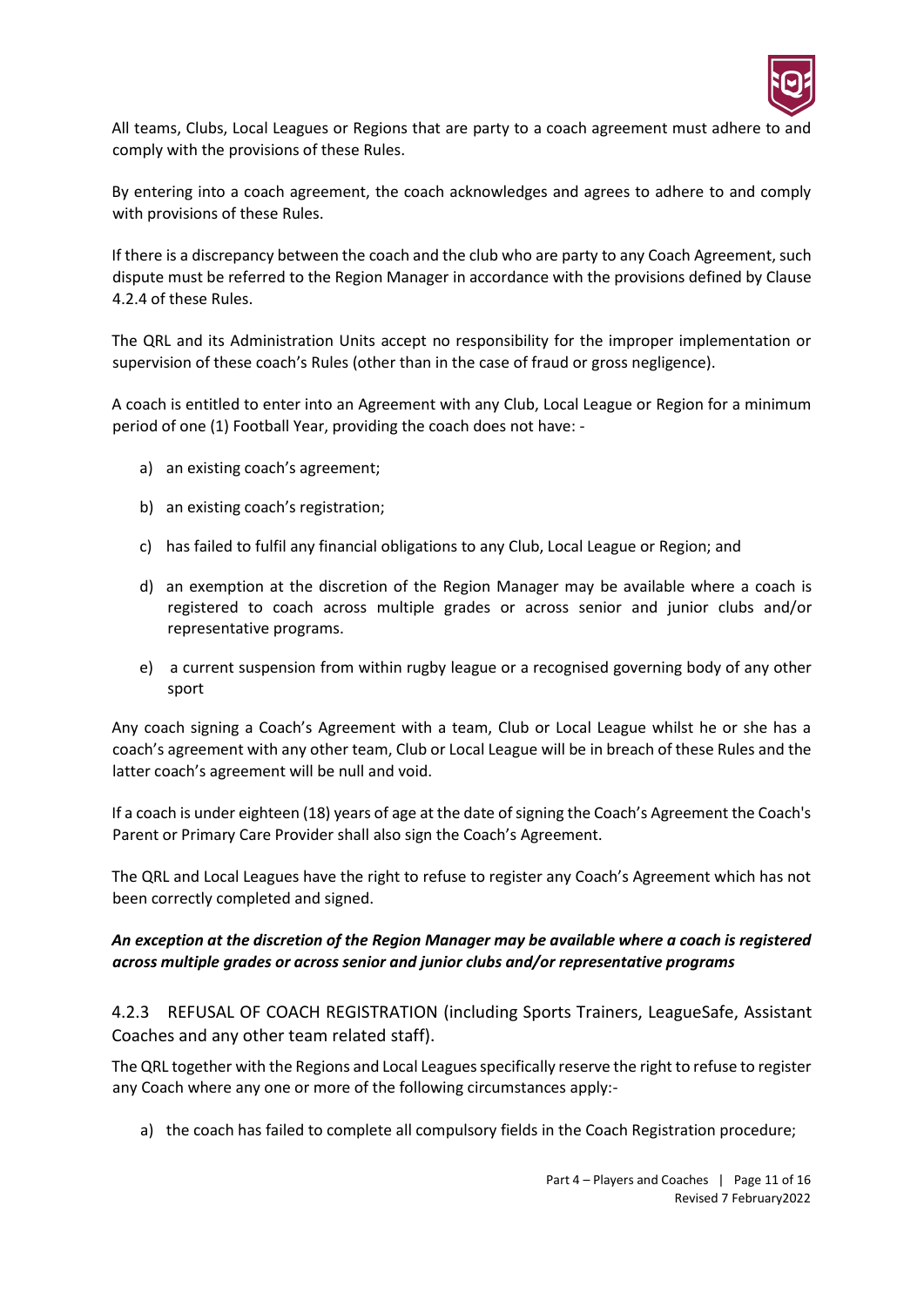

- b) the coach has been suspended from coaching in a QRL administered competition for a period of not less than twelve (12) months;
- c) the coach is currently serving a suspension from any other sport under the control of a recognised governing body;
- d) the coach has struck a Referee or any other Official either on or off the field of play;
- e) the coach has been convicted of drug use under the NRL anti-doping rules; or
- f) the coach has been convicted of a criminal offence punishable at law to a period of imprisonment of more than twelve (12) months.
- g) Any coach that has criminal charges pending against them can be refused registration until the outcome of his/her charges has been finalised
- h) the coach has committed a material breach of the QRL Code of Conduct

Any decision to refuse to register a coach pursuant to the provisions of this Rule 4.2.3 shall be reviewable as a disciplinary matter under Part 5 of these Rules.

#### <span id="page-11-1"></span><span id="page-11-0"></span>4.2.4 COACH PAYMENT PROVISIONS

- a) All monies payable to a coach for a Football Year in which he or she performed duties as a coach under a coach's agreement must be paid by thirty-one (31) December of that Football Year unless a later date is agreed to, in writing, by all parties in that agreement.
- <span id="page-11-2"></span>b) The total of all monies payable under paragraph [a\)](#page-11-1) of this Rule must be included in the audited financial statements of the Club or the Local League for that Financial Year's operation.
- c) If there is a genuine dispute between the coach and the Club or the Local League as to monies payable, the coach must be paid all monies other than those in dispute which shall be treated as outlined in paragraphs [a\)](#page-11-1) & [b\)](#page-11-2) of this Rule [4.2.4.](#page-11-0)
- d) Where a coach has not been paid all monies owing by a Club or a Local League as outlined in this Rule and that coach has a coach's agreement with the Club or the Local League for the following Football Year, this agreement may be terminated by the coach notifying the Club or the Local League in writing of his or her decision to terminate the agreement by the fifteen (15) January of the following Football Year.
- e) In the event of termination by the coach in the manner set out above, the coach will also be at liberty to institute proceedings to recover money owing under the agreement and/or seek damages for breach of contract.
- f) If a Club or a Local League is in default under this Rule, the QRL, the Region or the Local League may refuse to accept an affiliation agreement from the Club or the Local League and/or may preclude the Club or the Local League from participating in a competition under the control of the QRL, the Region or the Local League.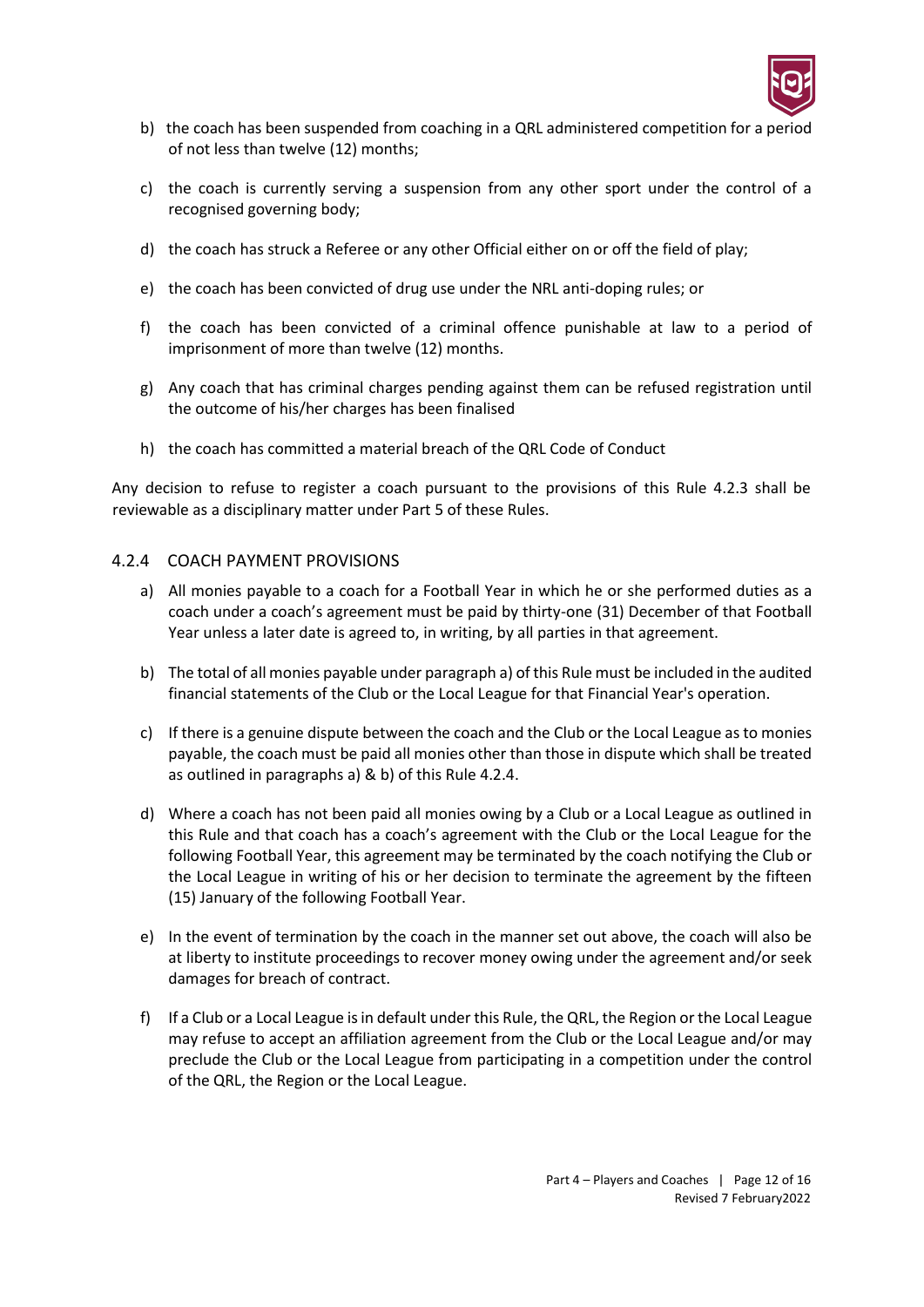

## <span id="page-12-0"></span>4.2.5 INTERPRETATION OF COACH AGREEMENT

All differences between a Club (other than a Club involved in the State-Wide Competition) or Local League and the coach with regard to any condition of a coach agreement (where such written agreement exists) will be interpreted by the Region Manager. The Region Manager will request the applicable signed copies of the coach agreement and determine any interpretation on this basis, with advice accordingly of his or her decision to both parties. This decision by a Region Manager in turn will be subject to a right of appeal to the QRL if the QRL agrees, at its absolute discretion, to entertain such an appeal.

# <span id="page-12-1"></span>4.3 STANDARD REQUIREMENTS FOR COACHES AND PLAYERS

All coaches and players must;

- a) wear and use only approved clothing and equipment at training and in matches and at such times as directed by the team management.
- b) not wear or display any unauthorized commercial logo on any article of clothing or equipment whilst at training, in matches or at any other such time as directed by the team managements;
- c) maintain their personal appearance and dress in public at a standard determined by the QRL when representing the administration unit for which he or she has been selected or appointed;
- d) accept all reasonable direction of the relevant team management;
- e) not, without the approval of the relevant Region Manager or nominee, write a column for publication in any newspaper or publish statements through any media source. Provided that such approval shall not at any time be unreasonably withheld and shall be deemed to continue until withdrawn by the relevant Region Manager or nominee;
- f) not at any time, make any comment, in any publication whether written, televised or broadcast through social medium, which is determined to be detrimental to the interests, welfare or image of the Game;
- g) not during the course of or after a match under the jurisdiction of the QRL, a Region or a Local League, breach the National Code of Conduct adopted by the QRL and published from time to time a[t www.qrl.com.au,](http://www.qrl.com.au/) nor abuse or address a referee, a touch judge or other match officials in insulting terms or act in a provocative manner towards such persons;
- h) not engage in any conduct detrimental to the spirit or image of the Game;
- i) at all times behave in public in a professional manner and must not engage in any public acts of misconduct or unruly behaviour whilst representing the QRL, a Region, a Local League, Club or otherwise; and
- j) not vilify any other person whilst representing the QRL, a Region, a Local League or Club. Vilification includes acting or speaking in a manner which is intended to offend, insult,